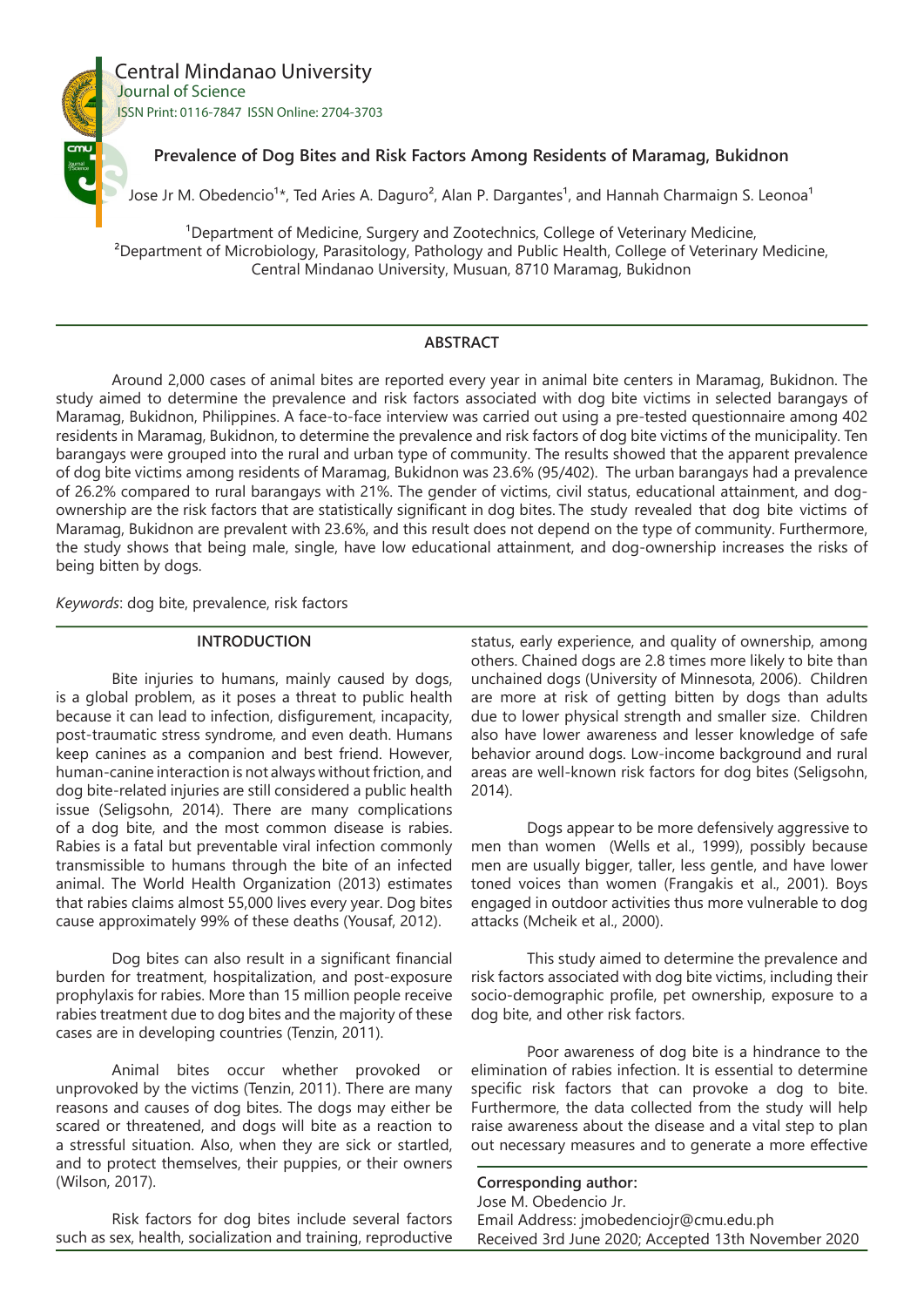control program to eradicate rabies in the community. Methodology

### **Study Area**

Ten barangays of Maramag, Bukidnon were used for the conduct of the study. The ten barangays were grouped into two areas according to the location, and a simple random sample was used to determine the barangays included in the study. The five urban barangays selected are North Poblacion, South Poblacion, Dologon, Base Camp, and Camp One, while selected rural barangays are Panalsalan, Dagumbaan, Kisanday, San Roque, and Danggawan. The list of households was based on the records provided by the municipality.

### **Determination of Sample Size**

The sample size estimation of the prevalence of dog bite victims was computed using the general formula of Canon and Roe (1982) to determine the sample size. The following assumptions were used: an expected prevalence of 50%, a 95% confidence level, and a marginal error of 5%. Three hundred seventy-eight respondents have been determined to comprise the sample size and were later adjusted to 402.

#### **Selection of Respondents**

A simple random sampling procedure was used to select households for this study. The researcher compiled a list of households from the ten chosen barangays of Maramag, Bukidnon. Forty households from each barangay were randomly selected. If the selected household was found closed, their house was not accessible, or the residents are away, the next household in the list was automatically made a substitute for the interview as a selected household. At each household, any of the members who have a history of dog bite within the last five years were included and interviewed for the determination of prevalence and to identify risk factors. If there is an absence of a dog bite victim in the household, the head of the household was automatically selected for the interview. The interview was done upon the approval of the respondent by signing the consent form.

### **Study Design**

A cross-sectional study was carried out among 402 respondents in ten selected barangays of Maramag, Bukidnon. A quantitative survey was used as a method for the risk factors that targeted the dog bite victim in the household or the household heads in the absence of a dog bite victim. There were 40 households selected from each barangay, with a total of 402 respondents due to the number of victims in the household. The selection of the households was done randomly.

# **Determination of Risk Factors**

Before the conduct of the study, a permit was sought from the Institutional Ethics Review Committee. The researcher carried out face-to-face interviews using well-structured and pre-tested questionnaires. The questionnaires included items regarding their sociodemographic profile, dog ownership status, and exposure history to dog bite to assess the potential risk factors of dog bites. The questionnaires were translated into the vernacular. Data collectors were recruited and trained to administer the questionnaires by moving to the selected houses.

#### **Computation of Apparent Prevalence**

The apparent prevalence of dog bite victims in Maramag was computed using the formula:

$$
4 \text{ of Dog bite"} = \frac{\text{# of Dog bite"}}{\text{Total respondents}}
$$

### **Statistical Analysis**

The Chi-square test was used to analyze the prevalence of dog bites between barangays. Odds ratio and univariate analysis with the Chi-square test were used to determine the potential risk factors. The lowest level risk factor was considered as the no-exposure referent in all analyses.

#### **RESULTS AND DISCUSSION**

### **Prevalence of Dog Bite among the Residents of Maramag, Bukidnon**

Table 1 shows the prevalence of dog bites among residents in selected barangays of Maramag. Among the barangay population interviewed, the prevalence of dog bites is 23.6% (95/402), in which 95 were victims among 402 individuals interviewed.

The prevalence of dog bites in Maramag, Bukidnon (23.6%) is higher compared to the dog bite victims (2%) reported in Animal Bite Treatment Center at BPH, Maramag in 2017. This result implies that some victims failed to avail of post-exposure treatment at the BPH after a dog bite incident since there was a lower prevalence compared to the survey conducted.

The prevalence estimates among the barangays varied significantly, implying that the prevalence of dog bite is location-dependent. The differences in the prevalence rate of dog bites in the present study could be due to the total population in the barangays who were at risk of dog bites. Philippine Standard Geographic Code (2015) reported that the highest total population among the barangays were in barangay Dologon and barangay North Poblacion. These two barangays had the highest prevalence of dog bites among the other barangays in Maramag.

Also, the Municipal Agriculture Office in Maramag, Bukidnon in the year 2017 reported that the highest number of dog population estimates was in barangay San Roque with 799 dogs and followed by Dologon with 519 dogs. These two barangays have 27.5% and 40%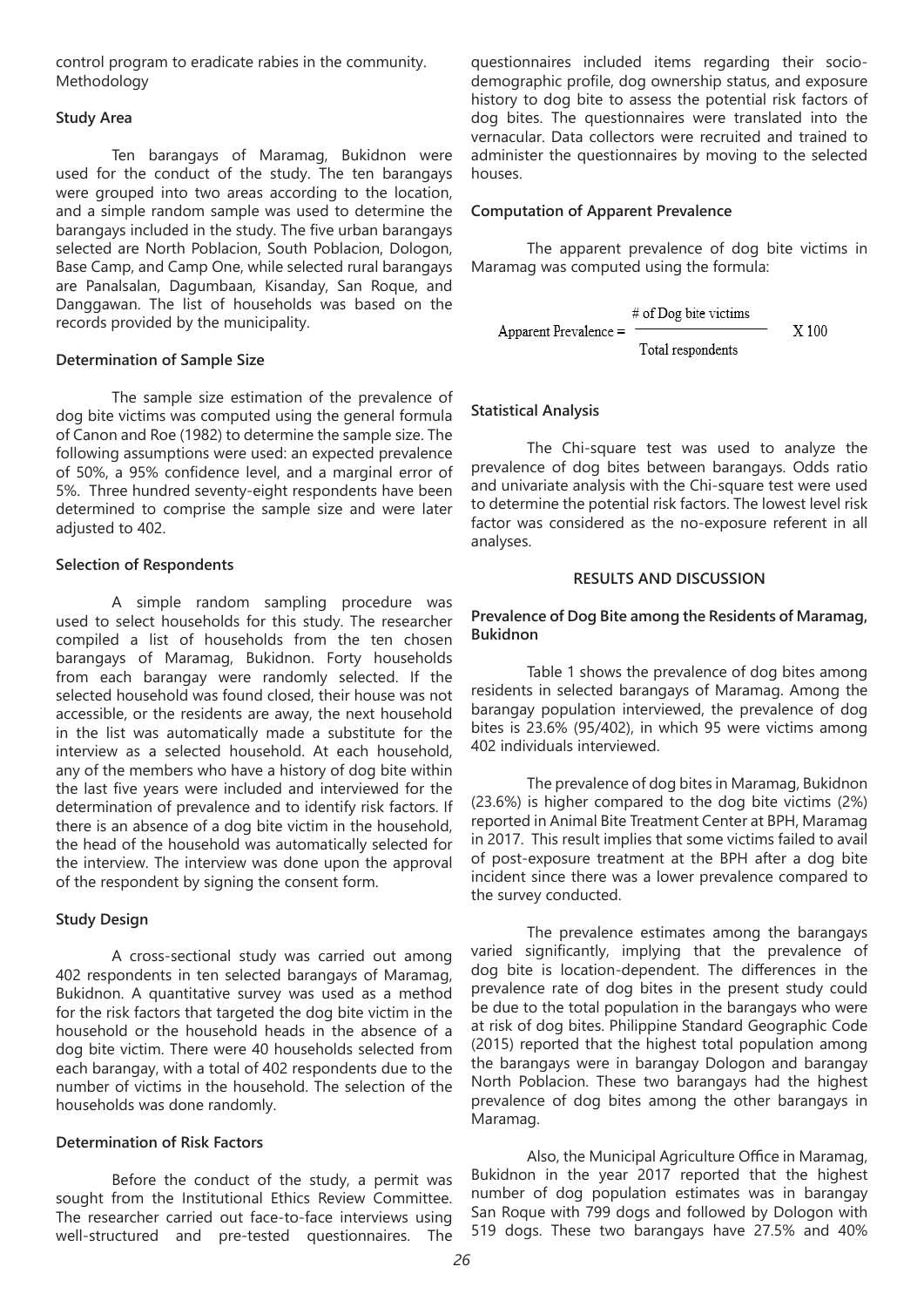Table 1. Prevalence of dog bite victims in selected barangays of Maramag, Bukidnon

| Barangay         | No. of respondents | No. of dog bite victims | Apparent Prevalence<br>$(\%)$ |  |  |  |
|------------------|--------------------|-------------------------|-------------------------------|--|--|--|
| Urban Barangay   |                    |                         |                               |  |  |  |
| Dologon          | 40                 | 16                      | 40                            |  |  |  |
| North Poblacion  | 42                 | 16                      | 38.1                          |  |  |  |
| San Roque        | 40                 | 11                      | 27.5                          |  |  |  |
| South Poblacion  | 40                 | 9                       | 22.5                          |  |  |  |
| <b>Base Camp</b> | 40                 | 4                       | 10                            |  |  |  |
| Rural Baranagay  |                    |                         |                               |  |  |  |
| Danggawan        | 40                 | 10                      | 25                            |  |  |  |
| Kisanday         | 40                 | 8                       | 20                            |  |  |  |
| Dagumbaan        | 40                 | 8                       | 20                            |  |  |  |
| Camp one         | 40                 | 7                       | 17.5                          |  |  |  |
| Panalsalan       | 40                 | 6                       | 15                            |  |  |  |
| Total            | 402                | 95                      | 23.6                          |  |  |  |

Legend: CI- confidence interval

Population:

*Dologon-14,093; North Poblacion-14,799; San Roque-3,126; South Poblacion-12,165; Base Camp-7,569; Danggawan-1,680; Kisanday-2,599; Dagumba-an-7,638; Camp I-4,852; Panalsalan-2,344 (Philippine Standard Geographic Code, 2015)*

Table 2. Prevalence of dog bite victims among selected residents in urban and rural barangays of Maramag, Bukidnon

| Type of Barangay | No. of respondents | No. of dog bite victims | Apparent Prevalence<br>(%) (95% CI) |
|------------------|--------------------|-------------------------|-------------------------------------|
| Urban            | 202                | 53                      | 26.2 ns<br>$(20.2 - 32.3)$          |
| Rural            | 200                | 42                      | $(15.4 - 26.6)$                     |
| <b>TOTAL</b>     | 402                | 95                      | 23.6<br>$(19.5 - 27.8)$             |

*p*= 0.317; ns, not significant; CI, confidence interval

prevalence, respectively, while barangay Base camp with the lowest prevalence (10%) had 244 dogs. Dog population in a particular barangay was considered to be a reason for a higher prevalence compared to the other barangays. According to Buso et al. (2016), due to the high number and extensive contact with dogs, the official number of people bitten by dogs in Brazil reached 424,092. The number of dog bites may rise with an increase in the dog population (Ehimiyein et al., 2014).

In this study, there is a higher prevalence of dog bites in urban than rural barangays in Maramag due to the higher population living in urban barangays - 56,264 - compared to rural barangays - 14,601 (Philippine Standard Geographic Code, 2015). Other factors such as the population density of the residential areas of each barangay, number of homeowners with dogs (Love & Overall, 2001), and the socio-demographic factors peculiar to each barangay, in particular men and children which are more likely to be bitten by dogs (Vinay et al., 2014; Samanta et al., 2016), can also influence the prevalence of dog bites in each barangay.

# **Prevalence of Dog Bites among the Residents of Maramag, Bukidnon based on the type of community**

The type of community, classified as rural or urban, was also assessed. Ten barangays were grouped into two areas according to the location, and a simple random sample was used to determine the barangays included in the study. The five barangays selected were North Poblacion, South Poblacion, Dologon, Base camp, and Dagumbaan were the urban barangays. In comparison, the other five barangays were Panalsalan, Camp 1, Kisanday, San Roque, and Danggawan were rural barangays. The urban barangay had a prevalence of 26.2% (53/202) as compared with the rural barangays with 21% (42/200) as shown in Table 2. However, there was no significant difference between the two. According to Pattanayak et al. (2017), animal bites, particularly dog bites possesses a public health problem in the urban area. In urban settings, dogs and cats are the most commonly involved animals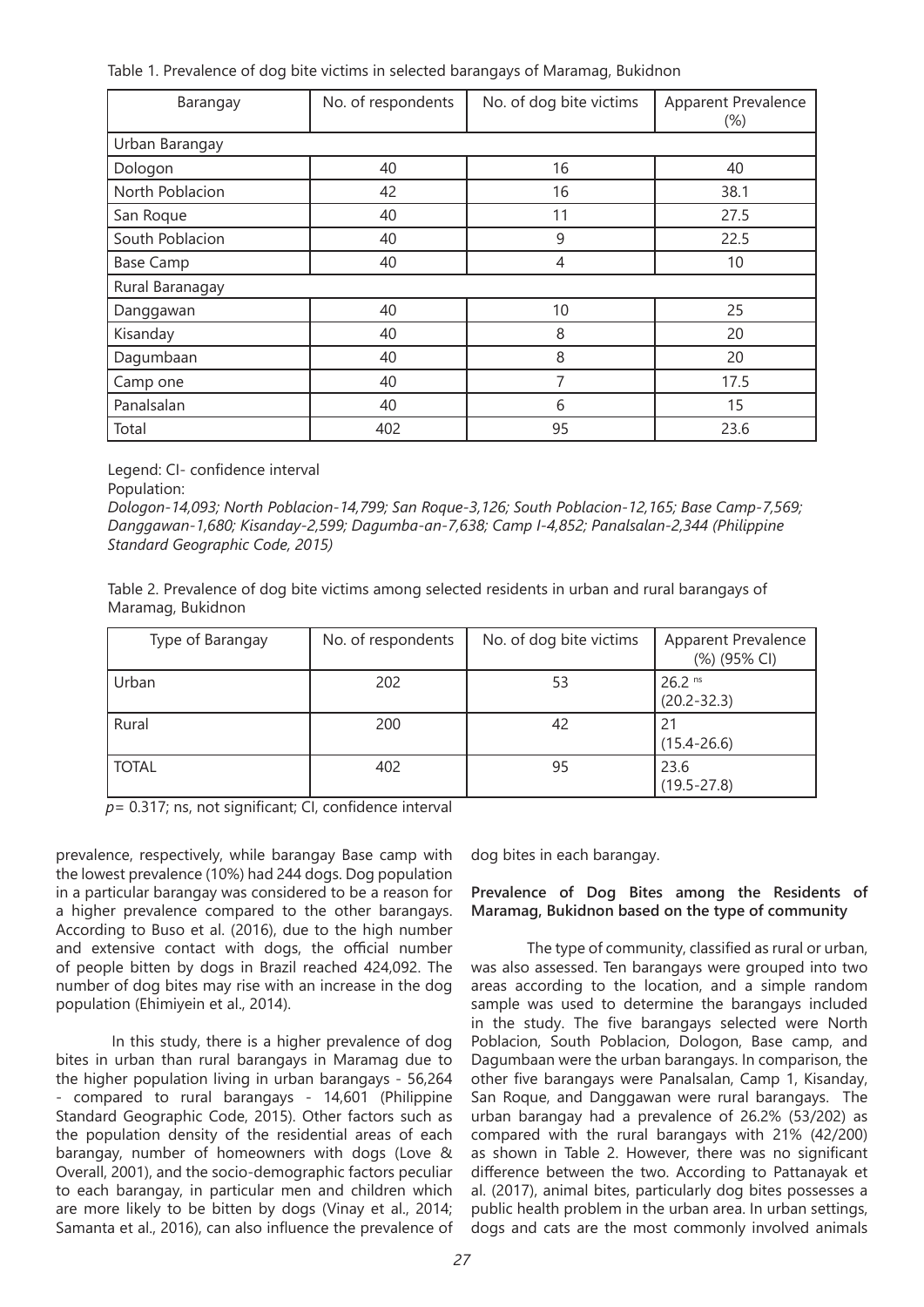compared to rural areas where most people focus on farm animals.

The results of this study do not agree with the other researchers, which shows the majority of dog bites are from rural areas. Consequently, Ehimiyein et al. (2014) argued that a substantial increase in rabies transmissions and associated deaths may happen in rural areas where dogs are unvaccinated, unleashed, and have free movement, increasing the risk of exposure of man to dog bites. Mehndiratta (2012) added that the higher density of dogs and the higher number of stray dogs increased the exposure to dogs for residents in the rural area. Some people living in rural areas and low-income societies are more exposed and affected by the disease than those living in town and cities (Masthi et al., 2014). However, in a similar study in Delhi covering 500 households in a slum area, dog bite incidence is higher in urban than rural slums (Sharma et al., 2016).

# **Risk Factors Associated with Dog Bite Victims**

The potential risk factors for dog bite are shown in Tables 3 and 4. Among the risk factors evaluated, the gender of the victim, civil status, educational attainment, and dogownership were found to be statistically significant. The majority of the victims were males with 31.8% compared to females with 18.7% based on the prevalence. These results conform to the study of Lakestani (2007) and Mcheik et al., (2008). It was reported that in most countries, men are more likely to be bitten than women (Lakestani, 2007). According to Mcheik et al. (2008), this may be due to more engagement of males in outdoor activities and they are more vulnerable to dog attacks. The higher prevalence of animal bites in males than in females can be attributed to their more frequent exposure, conscious risk-taking, and a more considerable amount of time spent outside the home. Sharma et al. (2016) have a similar report justifying that males are the main earners in the family and have longer exposure to stray dogs outside their homes.

The single respondents had a prevalence of 46.94% (46/98). The group of respondents who are single were five more times at risk of being bitten by dogs than those that are married. In terms of employment status, most respondents who do not have work had mostly been bitten by the dogs (27%).

The group of single and unemployed respondents in the study were mostly children and teenagers that are very active in school and other activities. A meta-analysis of 1215 studies in Iran agreed with the results of the present study and revealed that the incidence of dog bites is highest in students as compared to other occupations (Abedi et al., 2019). This is supported by the results of Evangelio et al. (2020) which shows that age group 5-14 have the highest incidence of dog bites.

The elementary and high school level respondents were mostly the victims of dog bites. The odds of the elementary level respondent being bitten by a dog are 3 times higher than the college graduates. This was maybe due to a lack of awareness and knowledge about the disease and also have a lack of knowledge regarding the behavior

| <b>Risk Factors</b><br>(household respondent) | Number of<br>Respondents | No. of Victims | Prevalence (%) | Odds Ratio<br>(95% CI) |
|-----------------------------------------------|--------------------------|----------------|----------------|------------------------|
| <b>Gender of Victim</b>                       |                          |                |                |                        |
| Male                                          | 151                      | 48             | 31.8           | 2.02 (1.27, 3.23)      |
| Female                                        | 251                      | 47             | 18.7           |                        |
| Civil Status                                  |                          |                |                |                        |
| Single                                        | 98                       | 46             | 46.94          | 4.60 (2.79, 7.60)      |
| Married                                       | 304                      | 49             | 16.1           |                        |
| Employment                                    |                          |                |                |                        |
| None                                          | 215                      | 58             | 26.98          | 1.50 (0.94, 2.39)      |
| Employed                                      | 187                      | 37             | 19.79          |                        |
| Education                                     |                          |                |                |                        |
| Elementary level                              | 122                      | 43             | 35.25          | 2.8(1.53, 5.25)        |
| Hight School level                            | 162                      | 33             | 20.37          | 1.33 (0.72, 2.48)      |
| College level                                 | 118                      | 19             | 16.10          |                        |
| Monthly Income                                |                          |                |                |                        |
| 16,000-32,000                                 | 20                       | 6              | 30             | 2.71 (0.75,9.83)       |
| Less than 8,000                               | 338                      | 83             | 24.6           | 2.34 (0.95,5.73)       |
| 8,000-16,000                                  | 44                       | 6              | 13.6           |                        |
| Dog-ownership                                 |                          |                |                |                        |
| Owners                                        | 297                      | 80             | 26.9           | 2.21(1.21, 4.05)       |
| Non-owners                                    | 105                      | 15             | 14.3           |                        |
| CI, confidence interval                       |                          |                |                |                        |

Table 3. Risk factors associated with 95 dog bite victims of Maramag, Bukidnon.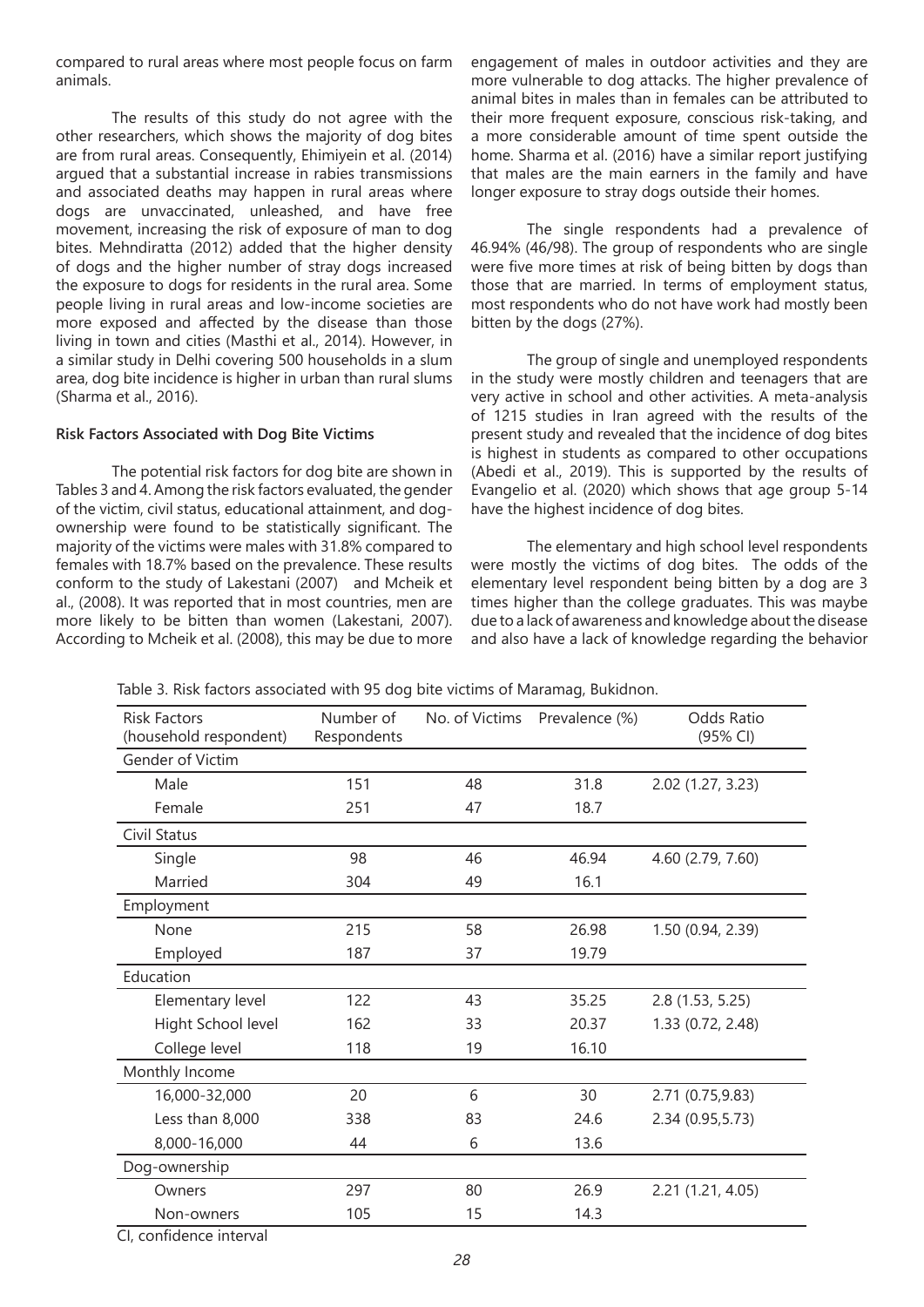| <b>Risk Factors</b>          | No. of<br>Respondents | No. of Dog bite<br><b>Victims</b> | Prevalence<br>$(\%)$ | Odds Ratio<br>(95% CI) |  |
|------------------------------|-----------------------|-----------------------------------|----------------------|------------------------|--|
| Duration of dog-owning       |                       |                                   |                      |                        |  |
| Less than a year             | 53                    | 17                                | 25.8                 | 1.36 (0.71, 2.58)      |  |
| More than a year             | 244                   | 63                                | 32.1                 |                        |  |
| Number of dogs per household |                       |                                   |                      |                        |  |
| 6 dogs above                 | 14                    | 5                                 | 35.7                 | 1.55(0.50, 4.84)       |  |
| $3-5$ dogs                   | 82                    | 22                                | 26.8                 | 1.02(0.57, 1.83)       |  |
| $1-2$ dogs                   | 201                   | 53                                | 26.4                 |                        |  |
| Dogs being kept              |                       |                                   |                      |                        |  |
| Free-roaming                 | 138                   | 41                                | 29.7                 | 1.63 (0.66, 4.04)      |  |
| Leashed/Caged                | 125                   | 32                                | 25.6                 | 1.33 (0.53, 3.34)      |  |
| Fenced-in                    | 34                    | 7                                 | 20.6                 |                        |  |
| Dogs Vaccinated              |                       |                                   |                      |                        |  |
| No                           | 117                   | 35                                | 29.9                 | 1.28 (0.76,2.15)       |  |
| Yes                          | 180                   | 45                                | 25.0                 |                        |  |

Table 4. Risk factors associated with dog bite victims among dog-owners of Maramag, Bukidnon.

CI, confidence interval

of dogs, which made them more at risk. Respondents with high educational levels may have a higher level of knowledge on rabies control and prevention than those who only finished primary school, high school, and those who had never reached college.

There was no significant difference in the monthly income of dog bite victims. In the study, the majority of the victims belong to the highest income level, 16,000-32,000 pesos. The results of the study revealed that dog-owners had a higher chance of dog bite (84.2%) compared to nondog owners (15.8%). Among 80 dog owners, there were 62.5% bitten by their dogs while only 20.1% were bitten by other dogs. Around 80% to 90% of dog bites are caused by a dog familiar to the victim, and in about 30% of the cases, the injuries were caused by the family pet (Lakestani, 2017). Moreover, this factor had a significant difference. Among the 30 victims bitten by their dogs, 65% were bitten only once, and 55% of the victims were bitten many times. The Center for Disease Control and Prevention (2018) stated that owning a dog increased the likelihood of being bitten than not having a dog. According to Seligsohn (2014), owning a dog is significantly correlated with being bitten as well as displaying unsafe behavior when engaging with dogs. Pet ownership was shown to be a strong risk factor for pet-related injuries.

The study also revealed that the duration of owning a dog, the number of dogs in the household, and how they were kept did not matter in the likelihood of being bitten. The increased odds of being bitten for new pet owners, having more than 6 dogs, and having a dog that is a free-roaming or caged/leashed did not reach statistical significance.

Most biting dogs that were owned are vaccinated (56%), but there were still unvaccinated (43.7%), although this risk factor had no significant difference. Ehimiyein et al. (2014) explained that most of the owned dogs were unvaccinated, which may be due to a lack of awareness of the disease or due to poverty.

#### **SUMMARY, CONCLUSION AND RECOMMENDATIONS**

From the barangays selected in Maramag, the apparent prevalence of dog bites is 23.6%. Urban barangays had a higher prevalence of 26.2% as compared to rural barangays with 21%, however, there is no significant difference between the types of community. Among the identified risk factors, the socio-demographic profile such as the gender of the victim, civil status, educational attainment, and dog-ownership are associated with dog bites.

In conclusion, the results indicate that there is a prevalence of dog bites in Maramag, Bukidnon which is 23.6%, and the type of community {whether rural or urban} do not affect dog bite incidence. There is a direct correlation between the increase in dog population in the barangays and the incidence of dog bites. Furthermore, factors such as being male, single, low educational attainment, and dogownership increases the risks of being bitten by dogs. In this study, the prevalence of dog bite victims of Maramag, Bukidnon was higher compared to the dog bite victims who were administered with Post-exposure prophylaxis in Animal Bite Treatment Center in the year 2017. The results implied that several dog bite victims failed to avail postbite treatment in the appropriate office.

Based on the results of the study, it is therefore recommended that local government and concerned agencies should continue the vaccination for dogs and proper post-exposure management in its health policy. This should, however, be coupled with information campaigns on responsible dog ownership, dangers of rabies, and proper actions needed to be taken following dog bites. Public awareness should be strengthened through the Information, Education, and Communication (IEC) campaign among the vulnerable population, and Responsible Pet Ownership shall be promoted.